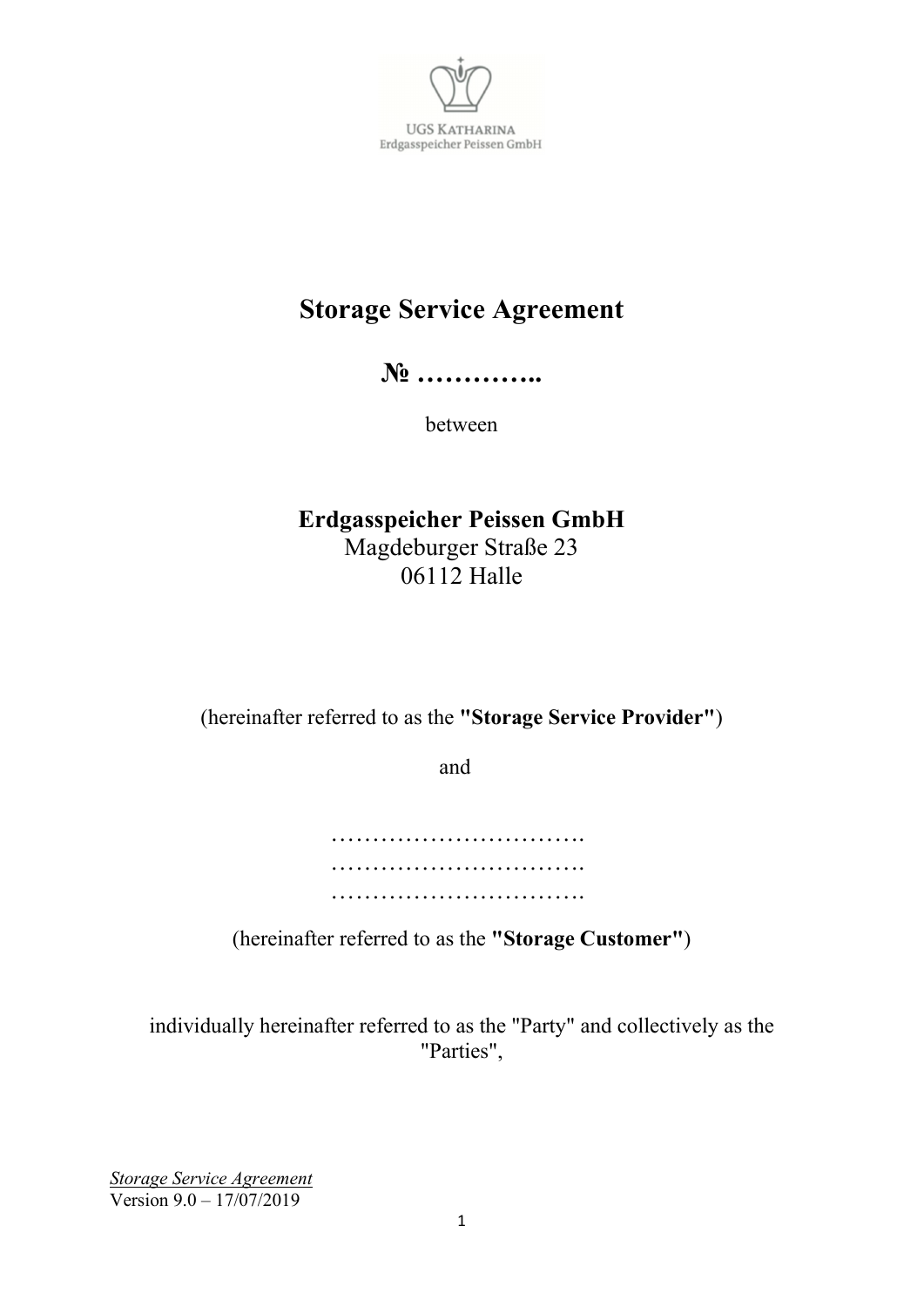

# **Contents**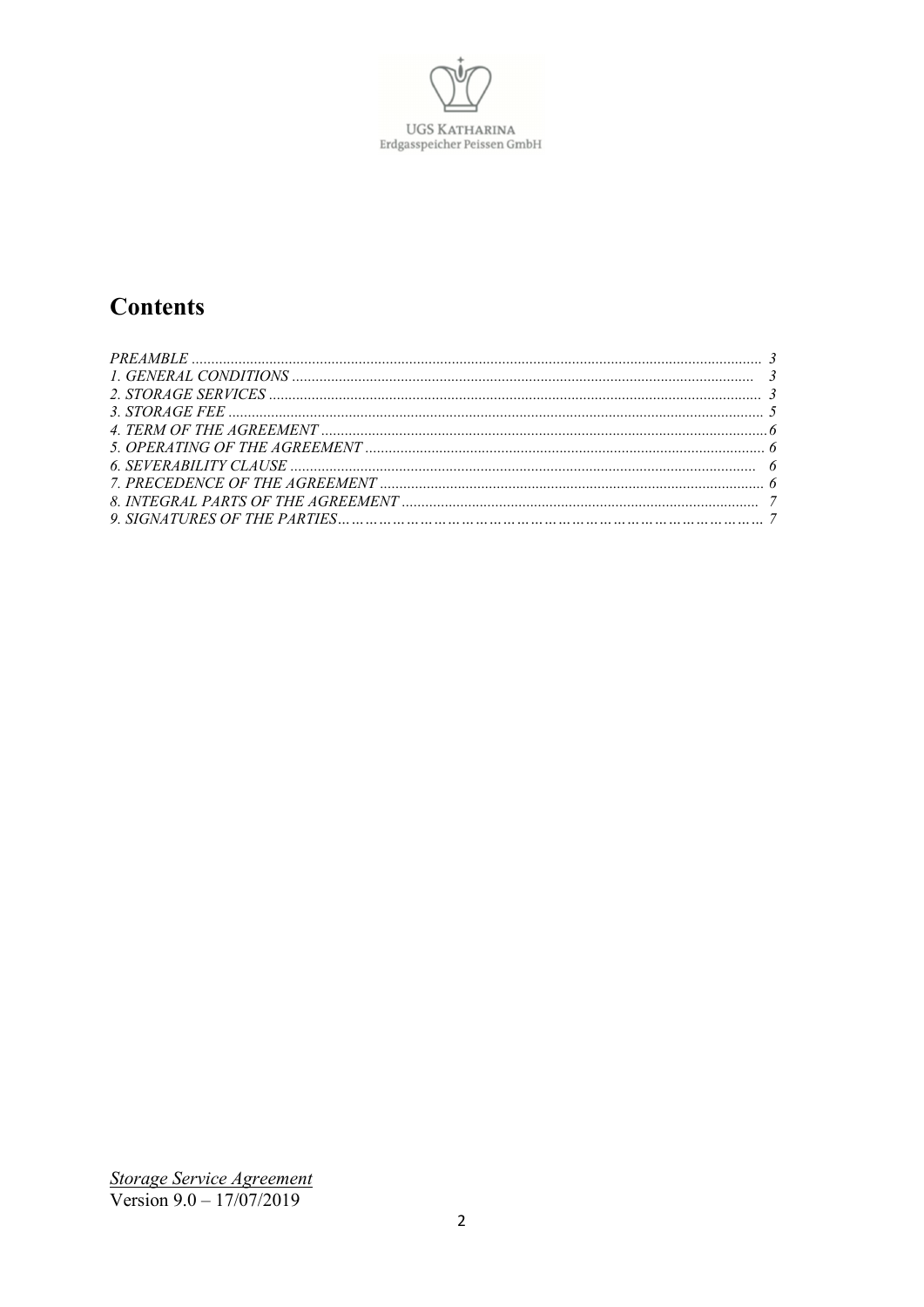

## **Preamble**

The Parties hereby confirm the entering into the following Storage Service Agreement (the "Agreement") including the respective valid version of its Annexes  $1 - 3$ . Upon conclusion of this Agreement, the Storage Service Provider entitles the Storage Customer to utilize the Storage Capacities and the related Storage Services in the Katharina Natural Gas Storage Facility (the "Storage Facility") to the extent agreed herein.

## **1. General conditions**

Definitions assigned in this Agreement shall have the same meaning as defined in the Storage Access Conditions (Annex 1 of this Agreement) unless otherwise defined herein or unless the context requires otherwise. For the purpose of clarification the term Storage Capacities and Storage Facility may include Working Gas Volume or Working Gas for injection and withdrawal that is stored in caverns outside the Katharina Natural Gas Storage Facility within caverns (Caverns 130 and 132) leased by Erdgasspeicher Peissen GmbH within UGS Bernburg of VNG Gasspeicher GmbH which are connected to Katharina Natural Gas Storage Facility and operated by the surface facilities of the Storage Facility.

### **2. Storage Services**

2.1. The Storage Customer agrees to contract the following Bundled Product (s) offered by the Storage Service Provider as "*Short- Term Agreement* Prince - Pack Short-Term" at the Storage Facility in accordance with the respectively valid Storage Specification (Annex 3 of this Agreement) and the related other Annexes as applicable on the date of conclusion of the Agreement at the Storage Fee stipulated herein.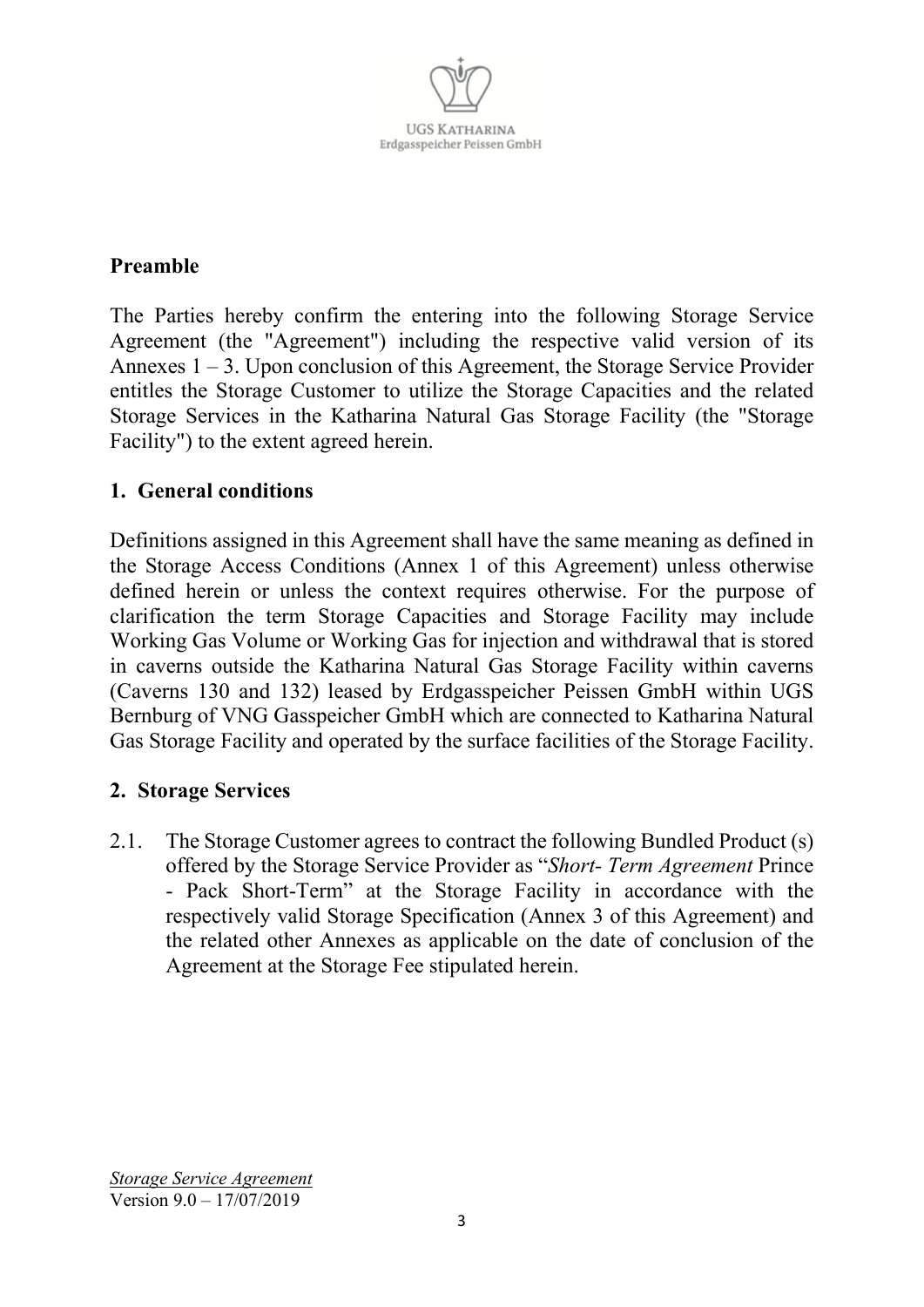

2.2. The selected Bundled Product shall have the following parameters:

## **3. Storage Fee**

- 3.1. In accordance with the Storage Access Conditions (Annex 1 of this Agreement) and the Storage Specification (Annex 3), the Storage Customer is obliged to pay to the Storage Service Provider for the requested bundled Product described in Article 2 hereof a Storage Fee in EUR consisting of a Fixed Storage Fee and a Variable Storage Fee.
- 3.2. The Fixed Storage Fee amounts to …… **EUR/1000 m<sup>3</sup> /year.**
- 3.3. The Variable Storage Fee amounts to .....  $EUR/m<sup>3</sup>$  for injected and .....  $EUR/m<sup>3</sup>$  for withdrawn gas quantities payable as prepayment subject to the General Determination Procedure for the Variable Storage Fee as displayed on EPG's website in its respective version.
- 3.4. Article 5.1 of the Storage Specification (Annex 3 of this Agreement) in relation to the adjustment of the Fixed Storage Fee shall apply.
- 3.5. All fees and prices mentioned in any applicable document are net fees and prices; any statutory turnover tax that is due shall be charged separately at the applicable tax rate.
- 3.6. The Storage Service Provider invoices the Storage Customer in accordance with Article 24 of the Storage Access Conditions (Annex 1 of this Agreement) using contact details of the Storage Customer listed below: Company: Contact Person: Street, No.:

Town, Postal Code, Country: Fon: e-mail:

3.7. The Storage Customer may modify its contact details subject to preliminary written notification of the Storage Service Provider.

*Storage Service Agreement*  Version 9.0 – 17/07/2019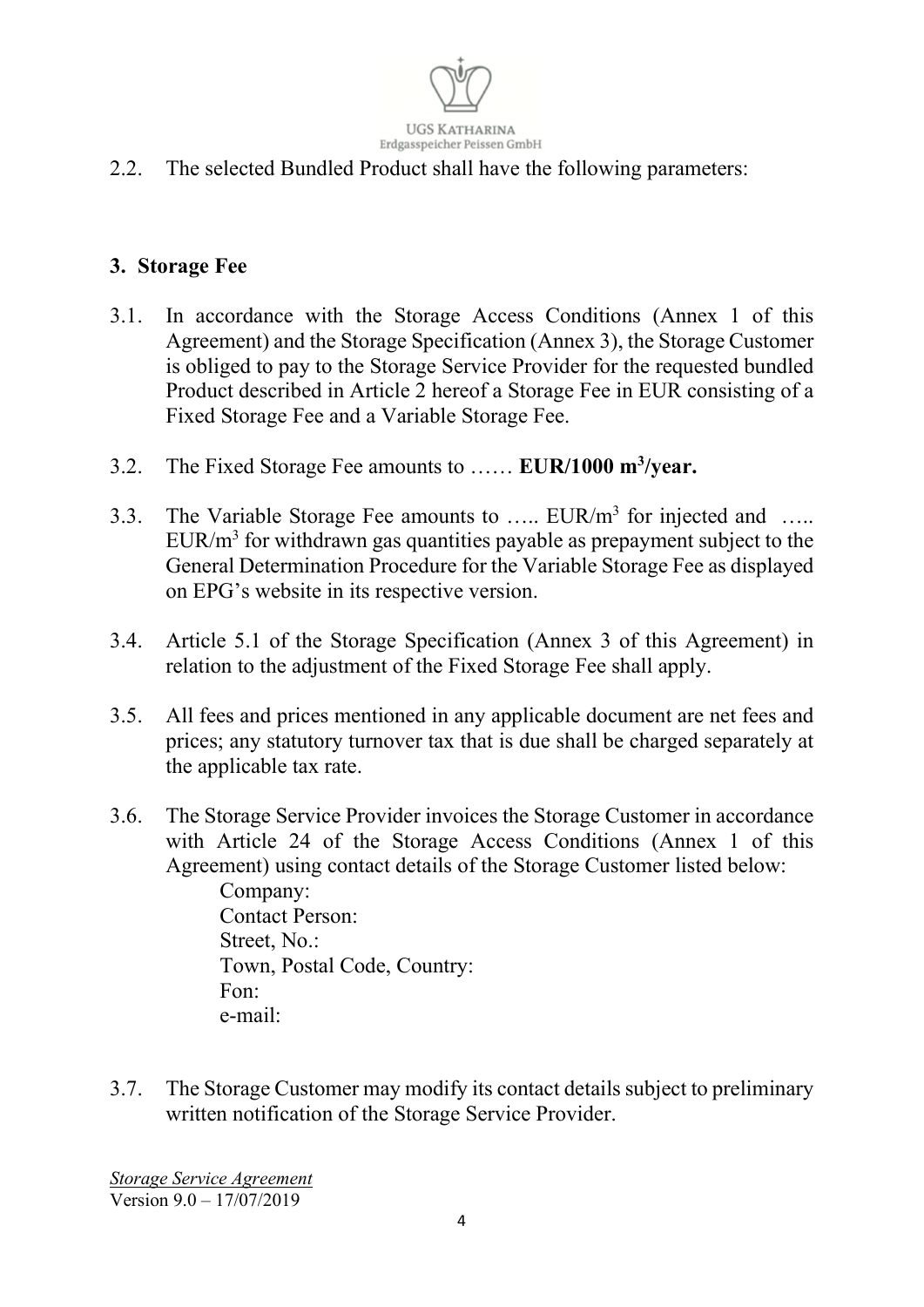

# **4. Term of the Agreement**

The Agreement shall become effective pursuant to the provisions of Article 7 of the Storage Access Conditions (Annex 1 of this Agreement) and shall expire at the end of the Storage Period as clarified in Article 2.2. hereof.

## **5. Operating of the Agreement**

The details of the operational application of the Agreement have been described in the Operating Agreement (Annex 2 of this Agreement).

## **6. Severability Clause**

Should a provision of the Agreement (including its Annexes) or any other related documents be or become invalid or unenforceable, the validity of the remaining provisions of the Agreement (including its Annexes) or any other related documents shall not be affected thereby. In such case, the Parties agree to replace the invalid or unenforceable provision by a legally valid provision that as closely as possible reflect the economic purpose and spirit of the invalid or unenforceable provision. Such replacement shall be applicable with effect from the date of invalidity or unenforceability of the invalid or unenforceable provision. This shall apply analogously if the Agreement (including its Annexes) or any other related document is incomplete.

### **7. Precedence of the Agreement**

In case of deviations and/or contradictions between the provisions of the Agreement and the provisions of the Storage Access Conditions (Annex 1 of this Agreement) the provisions of the Storage Service Agreement shall prevail.